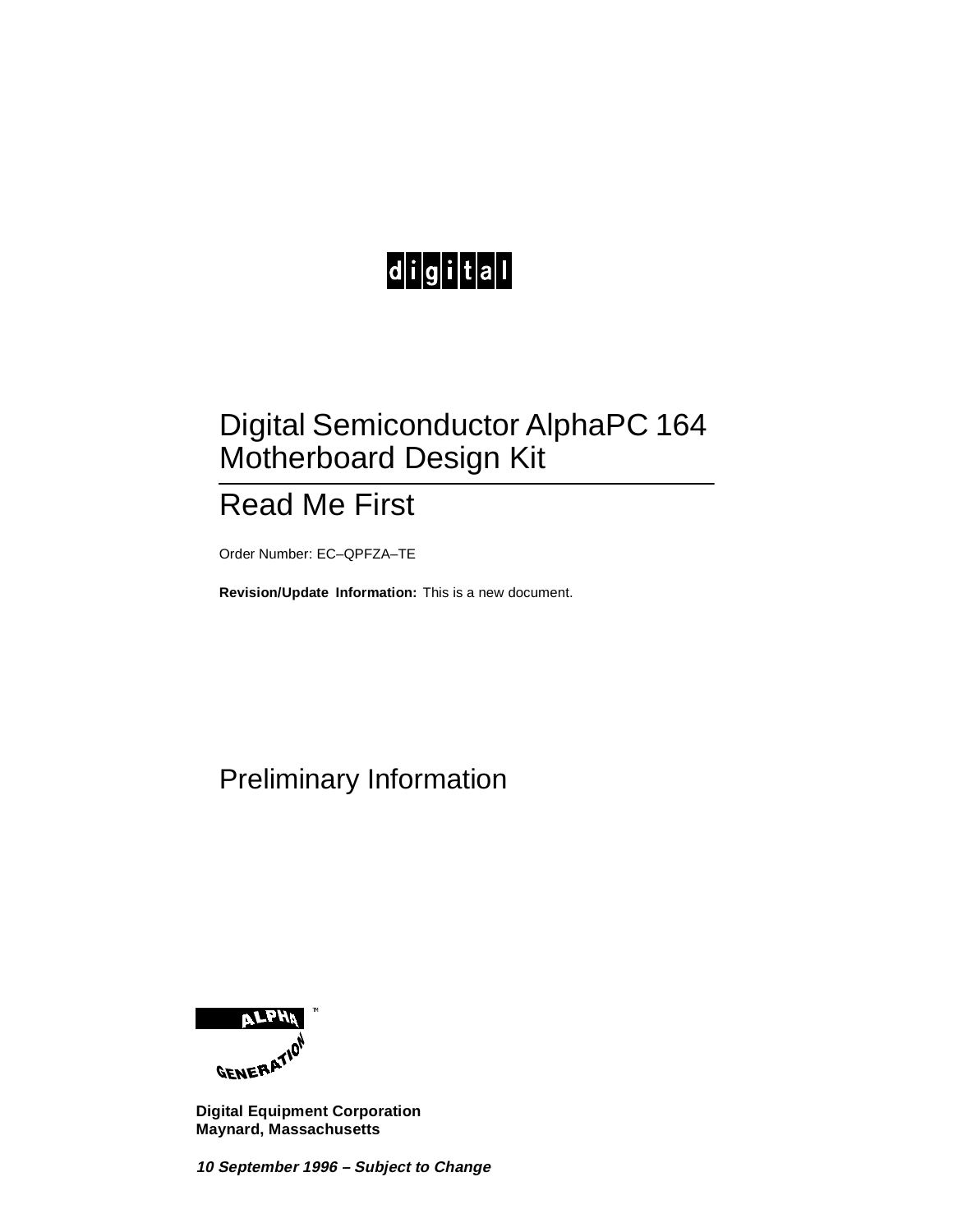#### **September 1996**

Possesion, use, or copying of the software described in this publication is authorized only pursuant to a valid written licence from Digital or an authorized sublicensor.

While Digital believes the information included in this publication is correct as of the date of publication, it is subject to change without notice.

Digital Equipment Corporation makes no representations that the use of its products in the manner described in this publication will not infringe on existing or future patent rights, nor do the descriptions contained in this publication imply the granting of licenses to make, use, or sell equipment or software in accordance with the description.

©Digital Equipment Corporation 1996. All rights reserved. Printed in U.S.A.

AlphaGeneration, AlphaPC, Digital, Digital Semiconductor, the AlphaGeneration design mark, and the DIGITAL logo are trademarks of Digital Equipment Corporation.

Digital UNIX Version 3.2 for Alpha is a UNIX 93 branded product.

Digital Semiconductor is a Digital Equipment Corporation business.

Microsoft is a registered trademark and Windows NT is a trademark of Microsoft Corporation. PostScript is a registered trademark of Adobe Systems, Inc. Powerview and Viewlogic are registered trademarks of Viewlogic Systems, Inc. UNIX is a registered trademark in the United States and other countries, licensed exclusively through X/Open Company Ltd.

All other trademarks and registered trademarks are the property of their respective holders.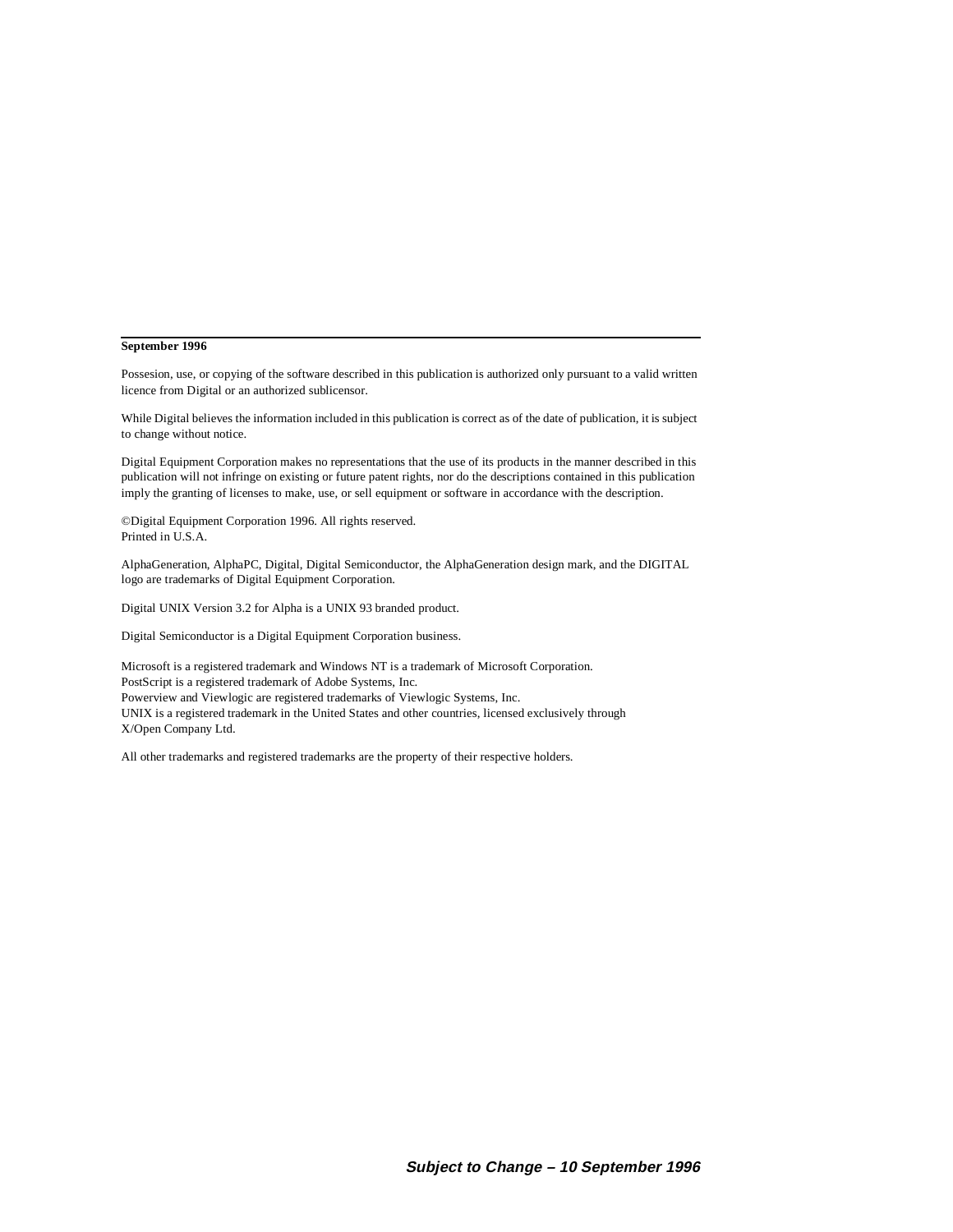## **1 AlphaPC 164 Motherboard Design Kit Introduction**

The AlphaPC 164 motherboard design kit (PN QR–21A04–12) is a collection of development and evaluation files and drawings, which introduces you to the Digital Semiconductor 21164 Alpha microprocessor and the companion Digital Semiconductor 21172 core logic chipset. The kit is intended to help you understand more about designing the chips into your products.

This document lists the contents of the AlphaPC 164 motherboard design kit. It is intended for users of the AlphaPC 164 motherboard design kit to help them assess the contents of the kit and the files on the design database diskettes.

### **1.1 AlphaPC 164 Motherboard Design Kit Contents**

The AlphaPC 164 motherboard design kit contains the following:

- The Evaluation Board Software Developer's Kit and Firmware Update V2.1 (EBSDK) on CD–ROM (PN AG–QUTVB–BE). This kit contains the *Alpha Microprocessors Evaluation Board Software Design Tools User's Guide* (PN EC–QHUWB–TE).
- **•** The AlphaPC 164 motherboard design database on five 3.5-inch diskettes.
- **•** The AlphaPC 164 motherboard documentation set.
- **Note:** Operating systems, such as Windows NT and Digital UNIX, are not included and must be purchased separately.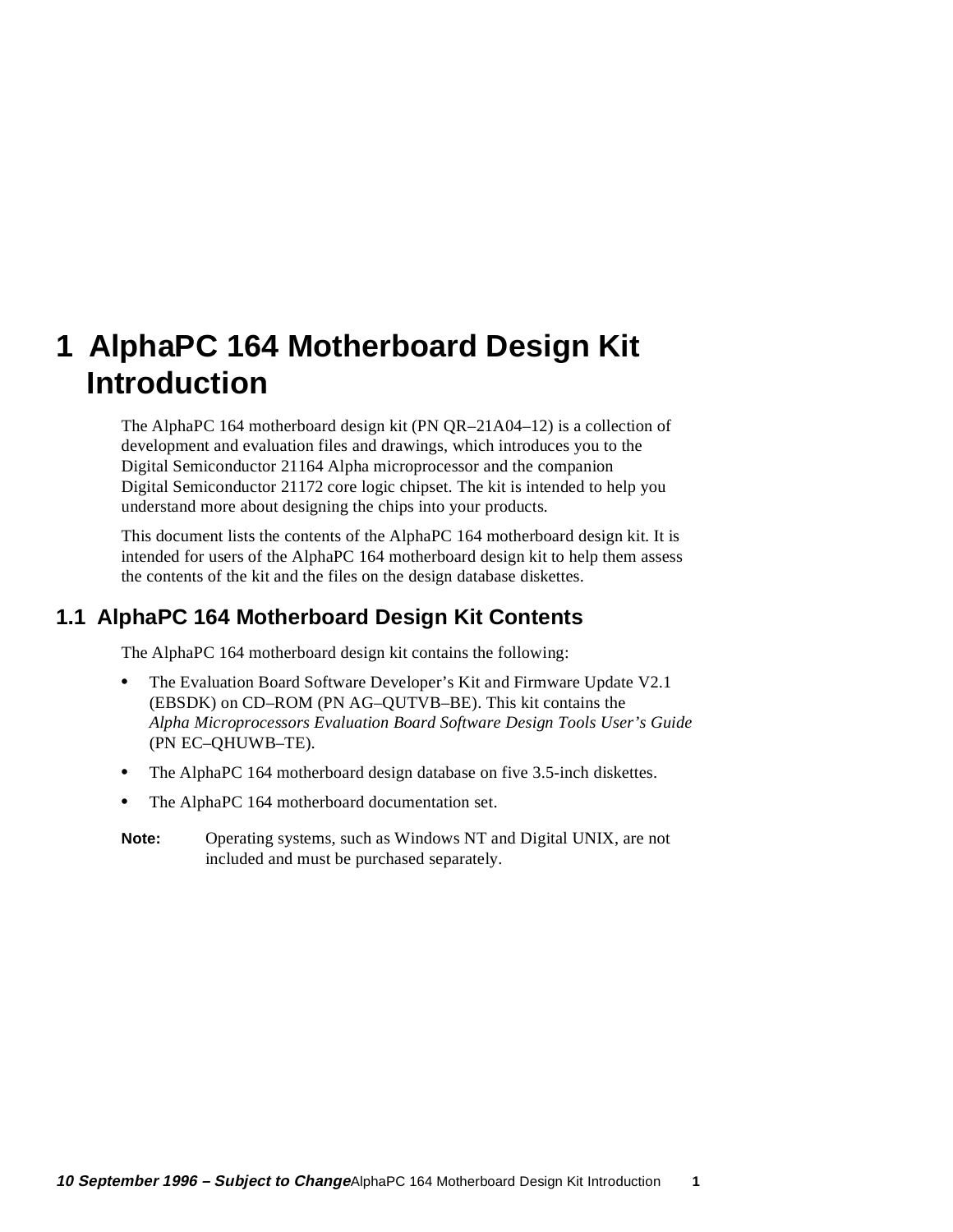### **1.2 Documentation Provided**

The following documentation is provided in the AlphaPC 164 motherboard design kit:

| <b>Title</b>                                                                                                        | <b>Order Number</b> |
|---------------------------------------------------------------------------------------------------------------------|---------------------|
| Alpha AXP Architecture Handbook                                                                                     | EC-QD2KA-TE         |
| Digital Semiconductor AlphaPC 164 Motherboard Product Brief                                                         | EC-QUQKA-TE         |
| Digital Semiconductor AlphaPC 164 Motherboard Digital UNIX<br><b>Product Brief</b>                                  | EC-QZT6A-TE         |
| Digital Semiconductor AlphaPC 164 Motherboard Digital UNIX<br>Product Brief                                         | EC-QZT6A-TE         |
| Digital Semiconductor AlphaPC 164 Motherboard Technical<br>Reference Manual                                         | EC-OPFYA-TE         |
| Digital Semiconductor AlphaPC 164 Motherboard Design Kit Read EC-QPFZA-TE<br>Me First                               |                     |
| Digital Semiconductor 21164 (366 MHz Through 433 MHz) Alpha EC-QP98A-TE<br>Microprocessor Data Sheet                |                     |
| Digital Semiconductor 21164 (366 MHz Through 433 MHz) Alpha EC-QP99A-TE<br>Microprocessor Hardware Reference Manual |                     |
| Digital Semiconductor 21172 Core Logic Chipset Product Brief                                                        | EC-QUQHA-TE         |
| Digital Semiconductor 21172 Core Logic Chipset Technical<br>Reference Manual                                        | EC-QUQJA-TE         |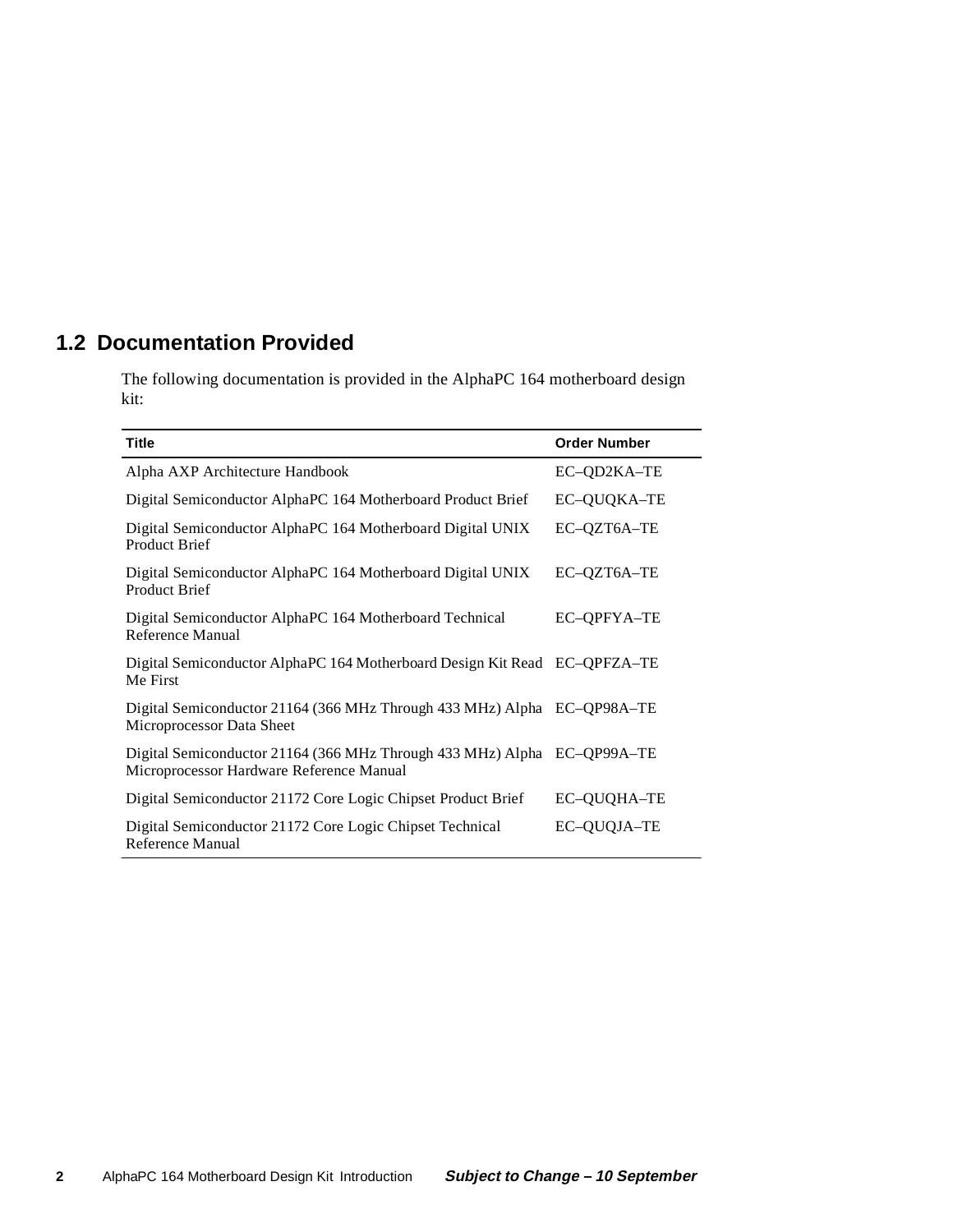## **2 AlphaPC 164 Motherboard Design Database**

This section lists the AlphaPC 164 motherboard design database contents. It also describes how to unpack the AlphaPC 164 motherboard design database from the diskettes.

#### **2.1 Contents**

The AlphaPC 164 motherboard design database is provided on five 3.5-inch diskettes. The database media includes:

- **•** Viewlogic design database files
- **•** Vendor's parts list
- **•** Schematics in PostScript files
- **•** Board fabrication data
- **•** Application notes
- **Note:** Regardless of how you access the design database, you must have a Viewlogic Powerview 5.1 (or later) license to use it.

#### **2.2 Copying and Unpacking the Hardware Design Database from the Diskettes**

The five 3.5-inch diskettes that contain the hardware design database files were archived using a public-domain compression utility. Each zip archive includes a category of design database files, which are described in the following table. You can access and read these files on an industry-standard personal computer with a 3.5-inch diskette drive. Use  $unzip$ ,  $exe$  (included on each diskette) to unpack the files in each archive.